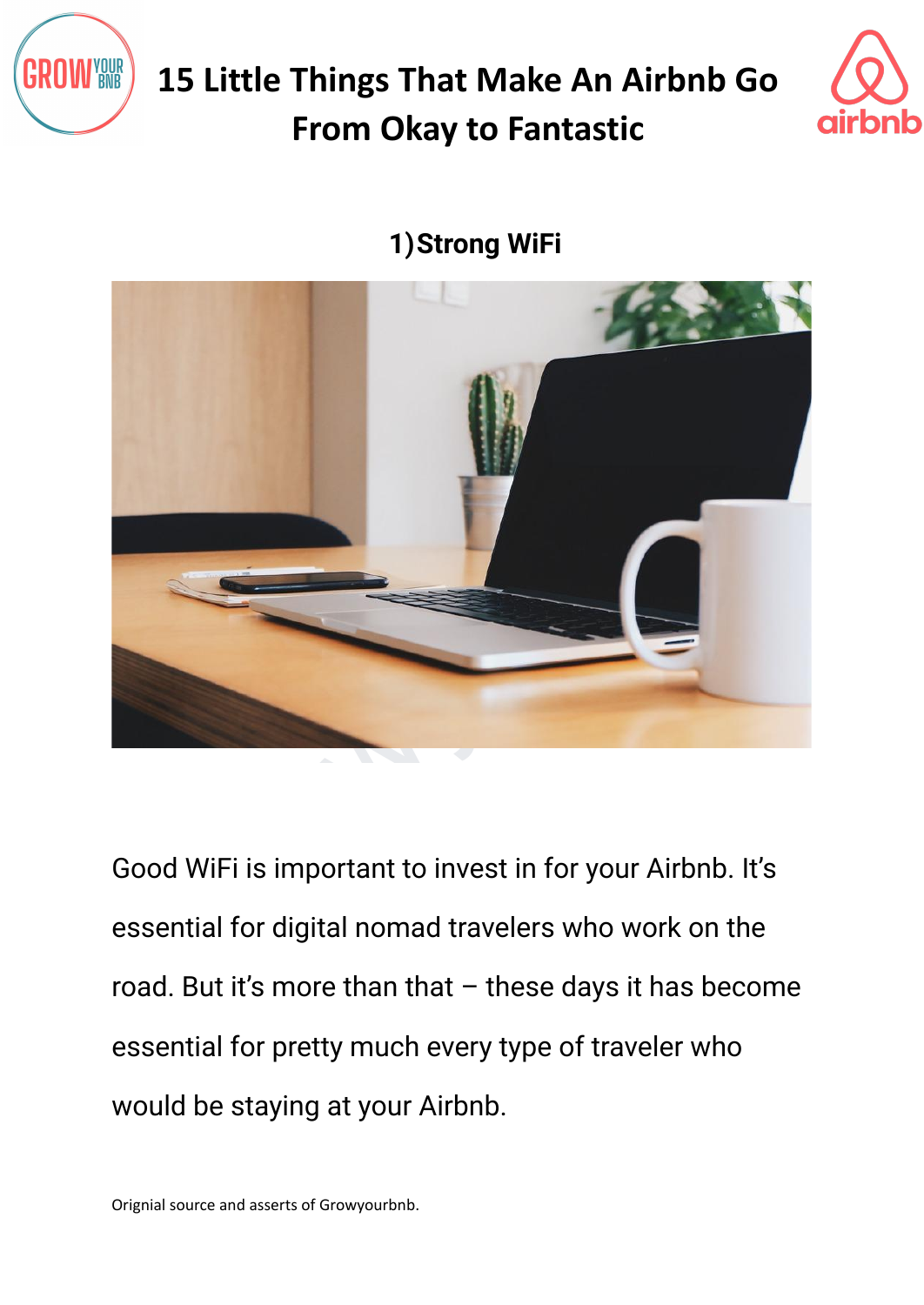



Everyone uses WiFi. We need it to update our social media accounts, Facetime friends and family, and listen to podcasts. We all want to read reviews of local restaurants, look up maps to nearby attractions, watch Netflix, and Google.

WiFi is an essential part of our daily lives and most people feel a bit lost without it.

staurants, look up maps to nearby attractions, watch<br>etflix, and Google.<br>iFi is an essential part of our daily lives and most<br>eople feel a bit lost without it.<br>b, don't leave your guests struggling to connect or<br>iffering f So, don't leave your guests struggling to connect or suffering from slow speeds. It might be a little bit more of an initial outlay to invest in better internet for your Airbnb property, but it will pay for itself in the positive reviews and increased bookings over the years.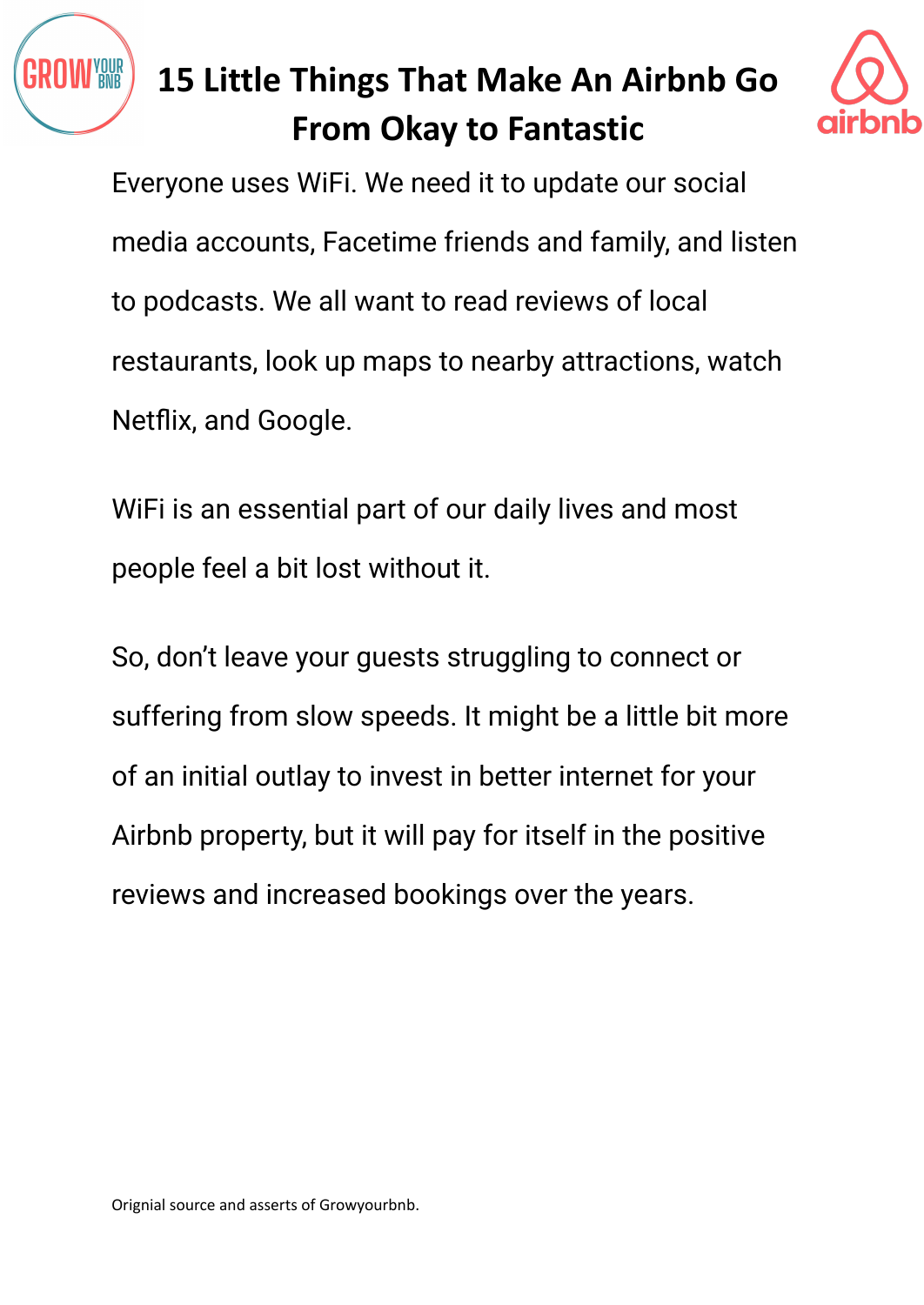



### **2)Laptop-Friendly Workspace**

his is an Airbnb feature that is especially attractive for<br>our guests who are digital nomads and need to get a<br>t of work done online while they are on the road.<br>tting on a bed or a couch with a laptop leads to neck<br>id back This is an Airbnb feature that is especially attractive for your guests who are digital nomads and need to get a lot of work done online while they are on the road. Sitting on a bed or a couch with a laptop leads to neck and back strain after a while, so it's really nice to have a more ergonomically friendly spot to sit and get work done.

This doesn't have to be a full office space or anything like that. It can simply be a desk or chair and a table in the corner of the room. Anywhere that allows your guests to sit up and work at their computer will help them to be more productive.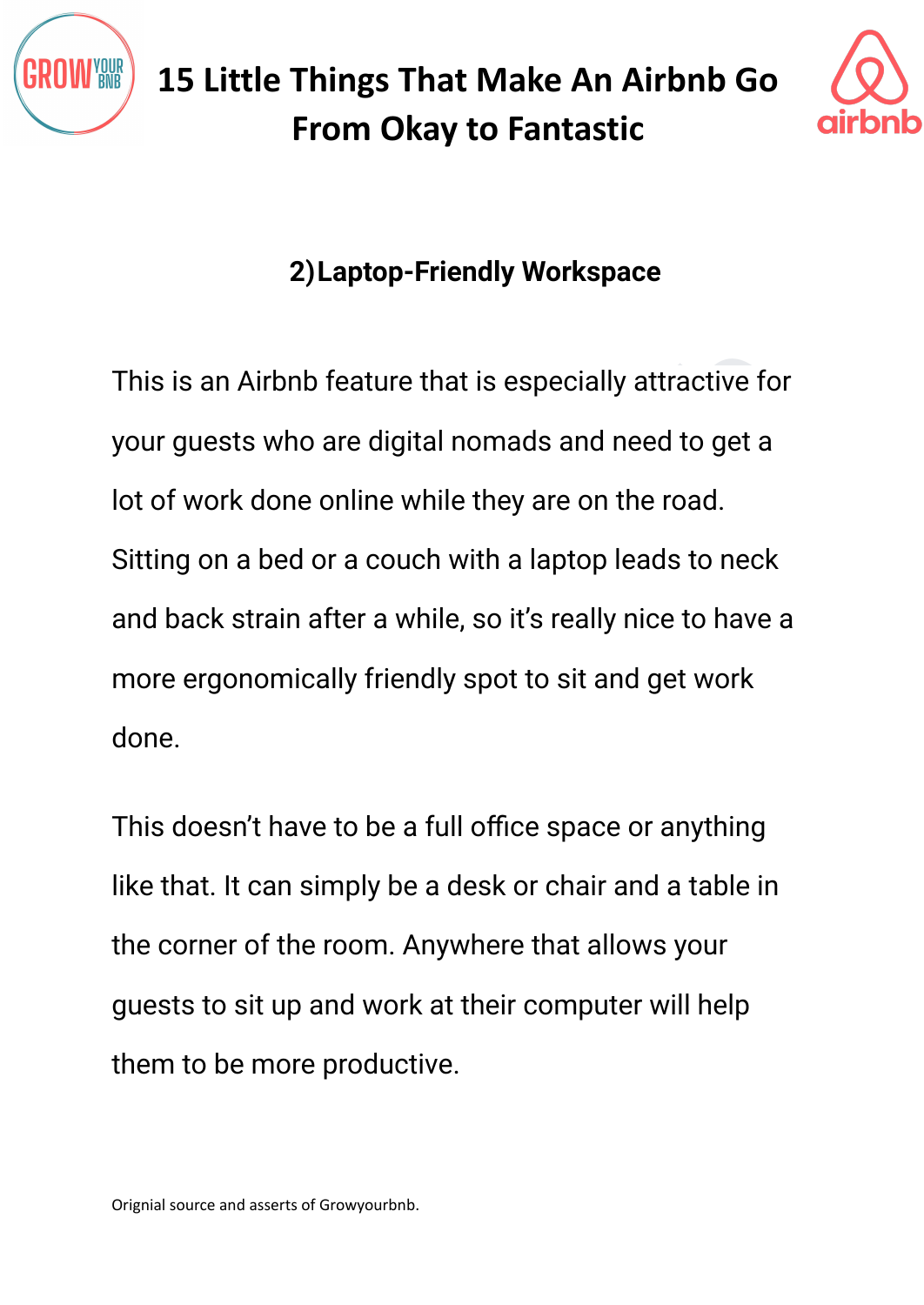



### **3)A Fully Equipped Kitchen**



The convenience of having a kitchen is one of the main reasons why travelers choose to stay in an Airbnb. Having the freedom to cook their own meals saves them a lot of money and can really improve the experience.

You might be saying, "Oh of course, my Airbnb apartment has a kitchen!"

But is your kitchen fully equipped?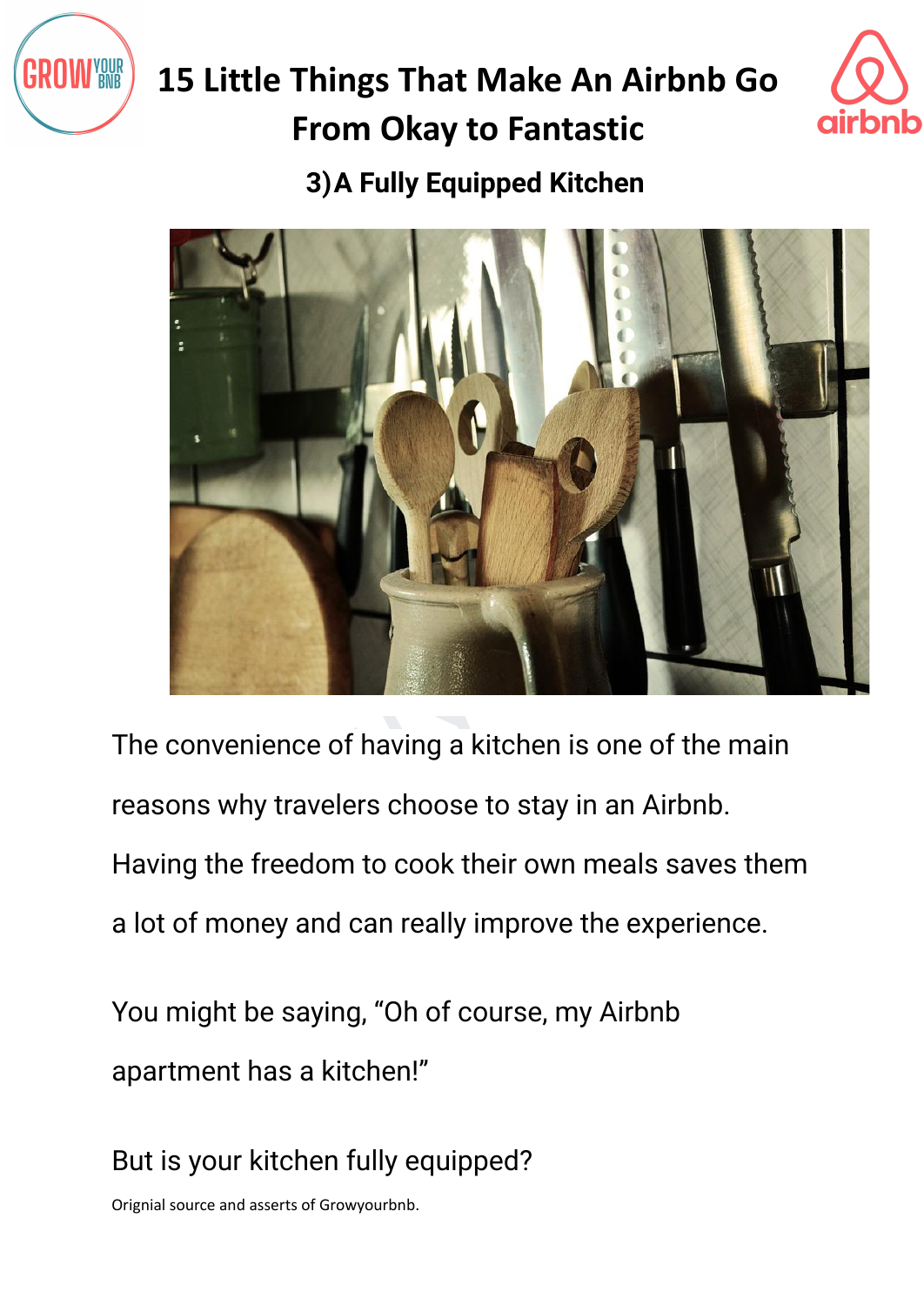



Now, I'm not saying that you have to invest in all of the state-of-the-art appliances of a gourmet chef.

However, it's important to make sure that your guests have enough of the basic kitchen equipment they need to prepare most meals.

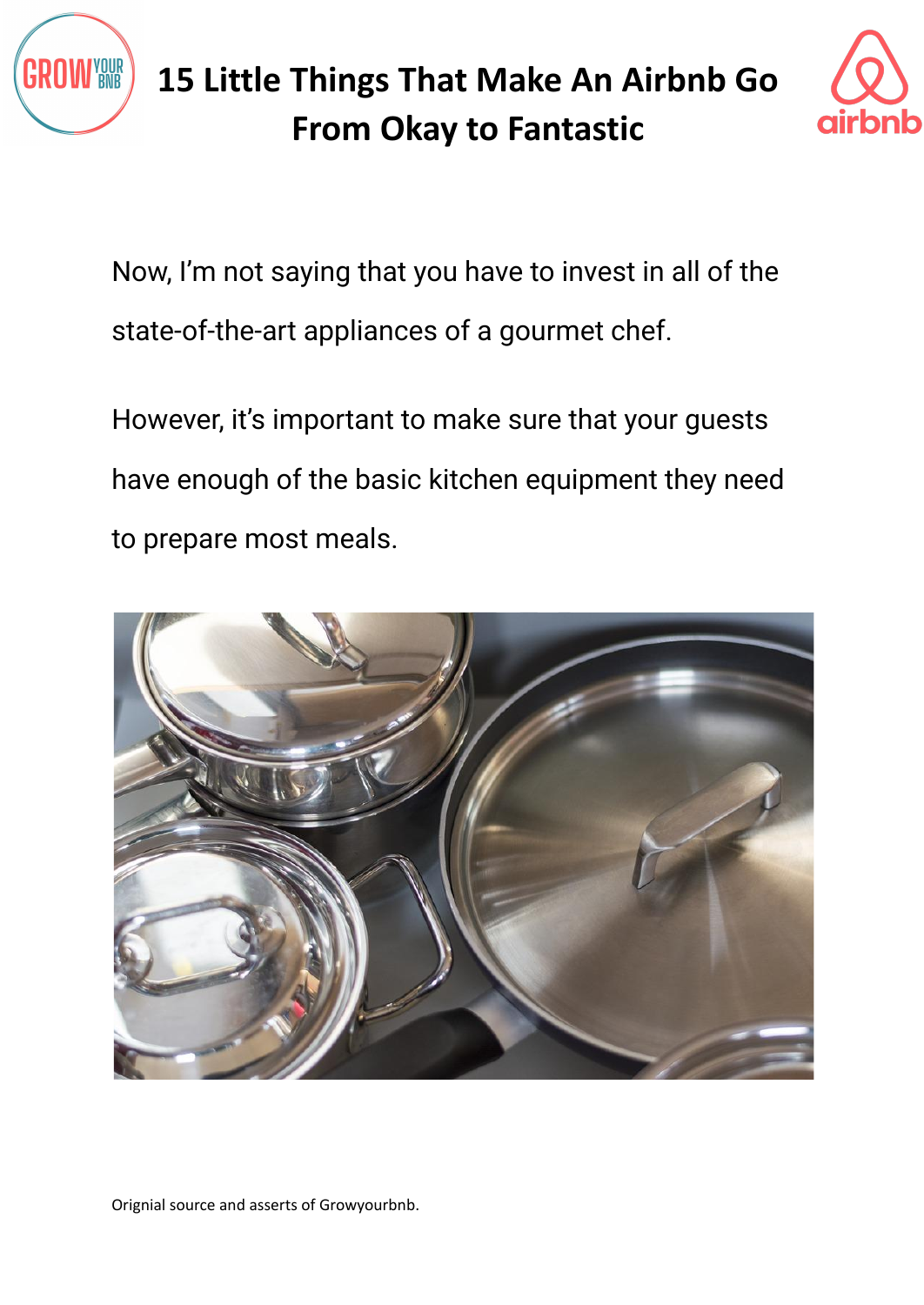



#### **4) What to Include in Your Kitchen**

Here are a few of the essentials we have noticed are

missing in a lot of Airbnb kitchens:

- Cooking Oil.
- Salt and Pepper.
- Coffee, Tea, and Sugar.
- A Good Knife.
- Bin Bags.
- Tea Kettle.
- Toaster.
- Scissors.

ere are a few of the essentials we have noticed are<br>issing in a lot of Airbnb kitchens:<br>
• Cooking Oil.<br>
• Salt and Pepper.<br>
• Coffee, Tea, and Sugar.<br>
• A Good Knife.<br>
• Bin Bags.<br>
• Tea Kettle.<br>
• Toaster.<br>
• Scissors.<br> Feel like all of these details are too much to remember?

Here's an easy way to figure out what your Airbnb

kitchen is missing: Try to cook a few meals there. I

guarantee you'll notice that you are lacking and you can

write it down on a list and head to the shop.

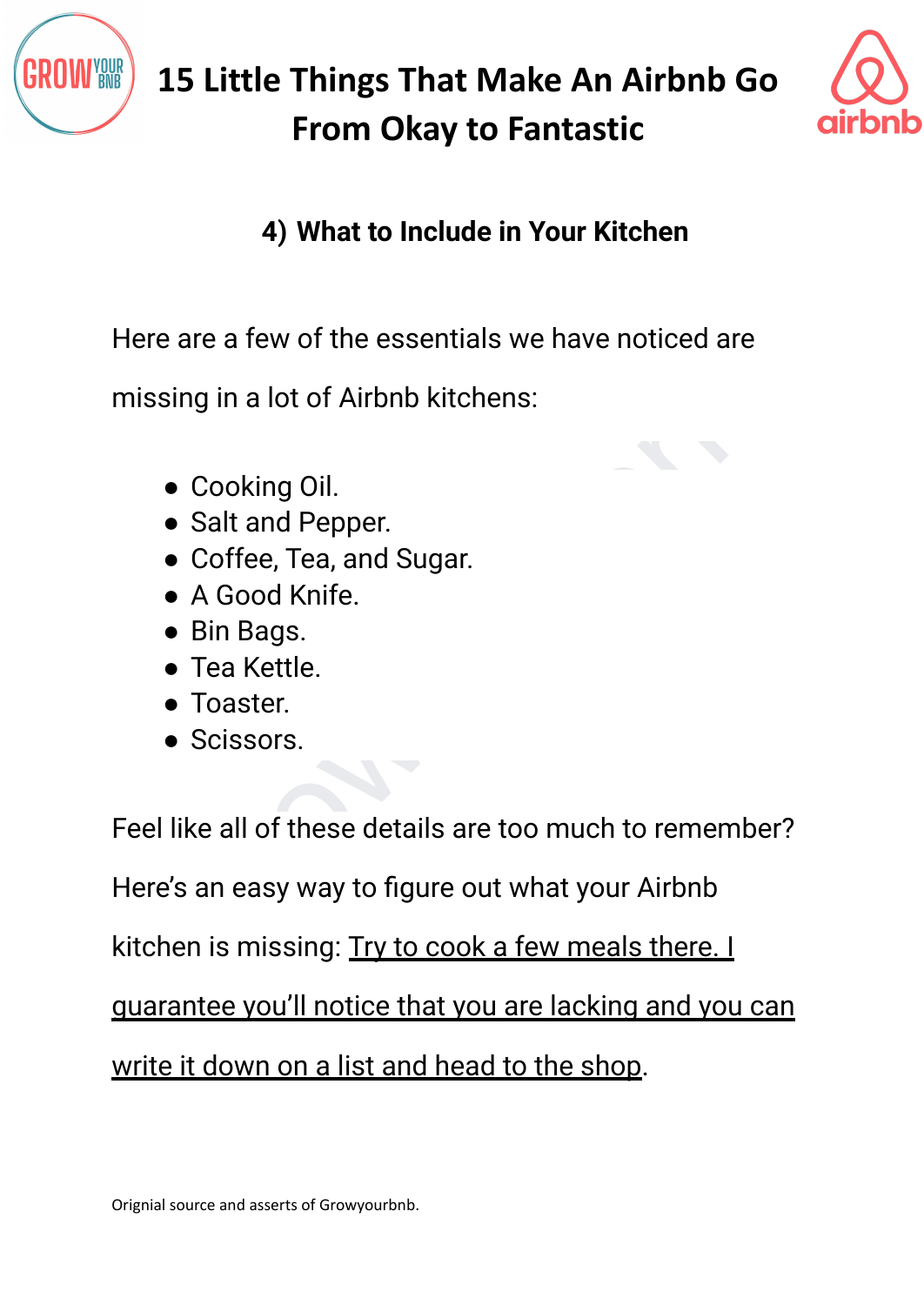



### **5)Extra Toiletries**



This is the kind of little extra that won't cost you too much. Shampoo and conditioner are much cheaper when you buy them in large bottles with a pump dispenser – which will last for several guests. (Plus,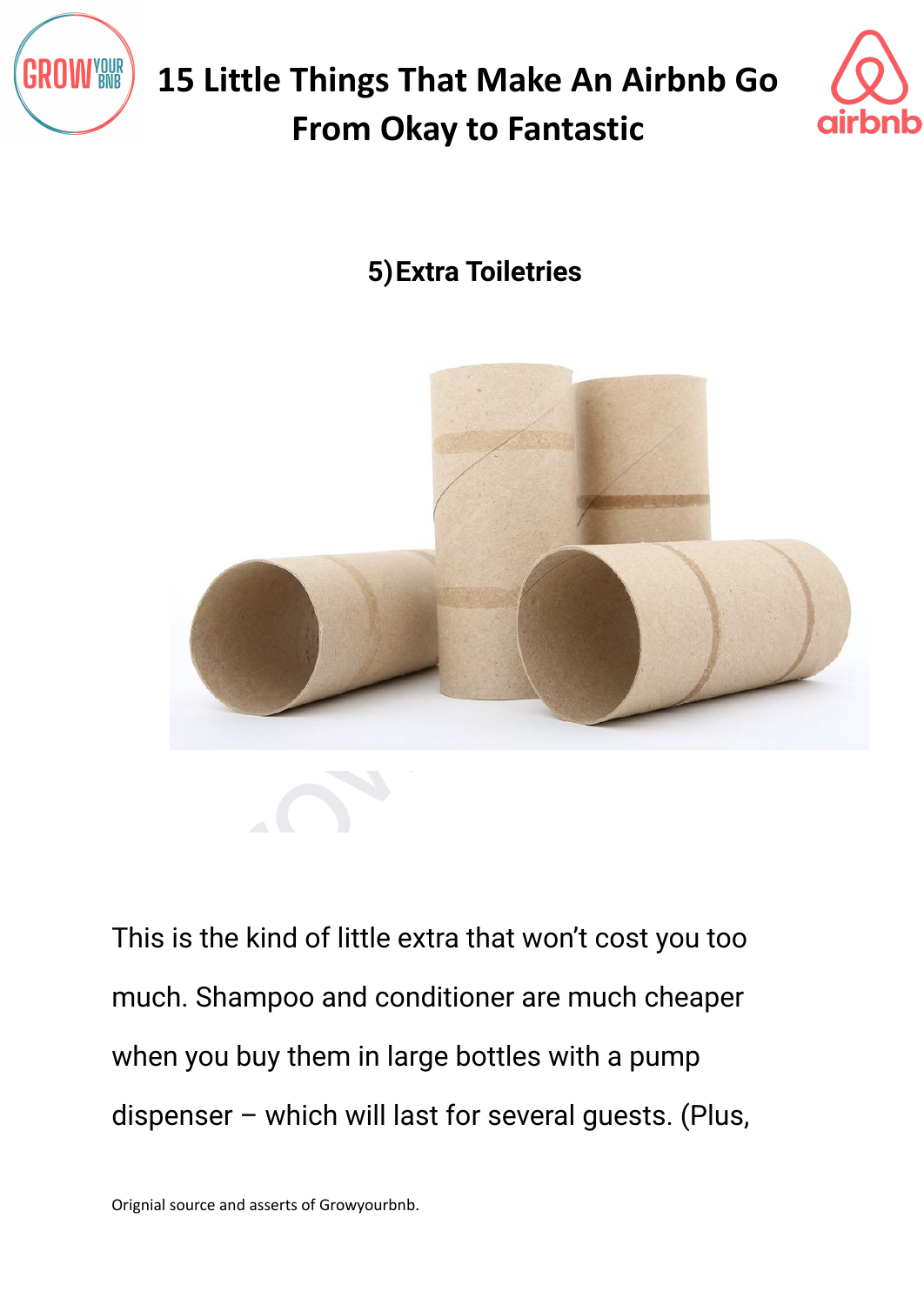



when you have large bottles they are much less likely to get stolen by your guests!)

nd or course, tollet paper! Running out or tollet paper is<br>smething we experience quite often during an Airbnb<br>ay. It's often because the host has left us only one or<br>vo rolls for a weeklong stay. So, we end up having to<br>u And of course, toilet paper! Running out of toilet paper is something we experience quite often during an Airbnb stay. It's often because the host has left us only one or two rolls for a weeklong stay. So, we end up having to buy more during our stay  $-$  which is a bit of a pain.

Buy toilet paper in bulk and leave plenty of it under the sink in the bathroom or in a cupboard!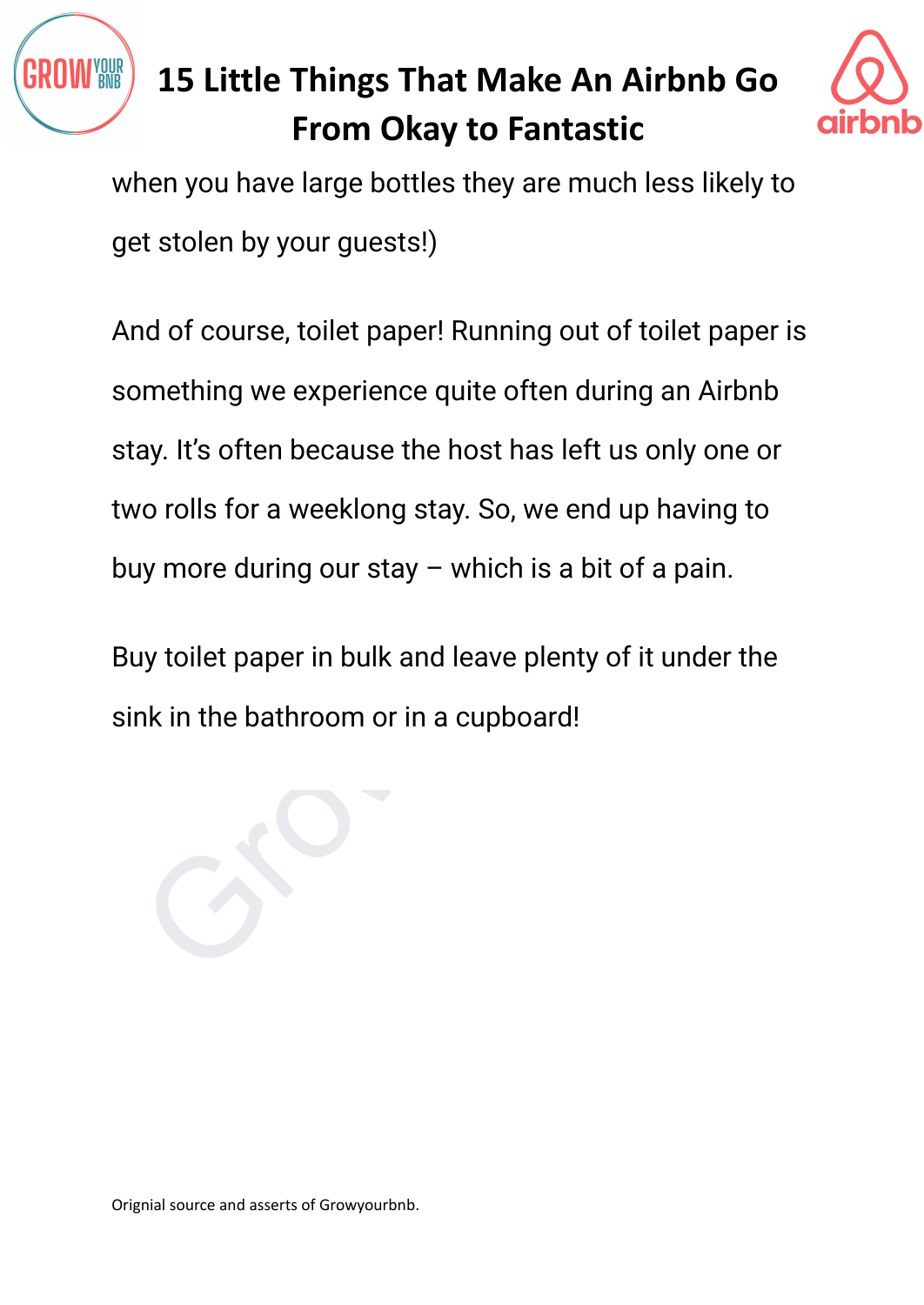



Don't forget to also have a rubbish bin with a lid in the

bathroom.



#### **What to Include in Your Bathroom**

Here are a few other essentials your bathroom should

have:

- Towels (hand towels and large towels)
- Toilet brush
- Plunger
- Air freshener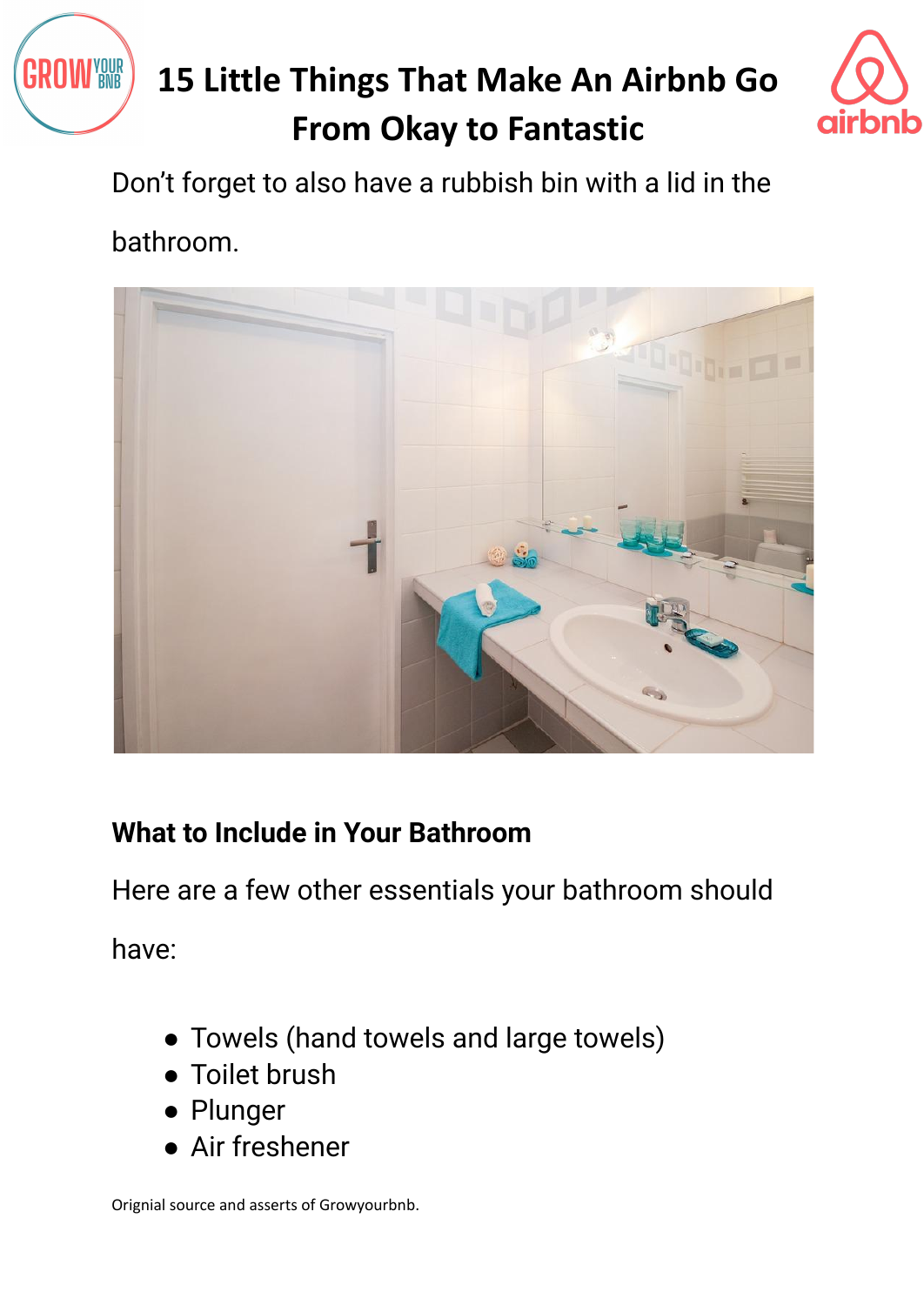



- Bath mat
- Hand soap
- Hooks for hanging towels on
- Enough surface space for guests to put their toiletries on
- Hairdryer (One of the essential amenities for being a Business Travel Ready Airbnb)
- A first aid kit
- Tampons

### **6)Washing Machine**

• Hairdryer (One of the essential amenities for<br>
• Hairdryer (One of the essential amenities for<br>
• A first aid kit<br>
• Tampons<br>
• G) Washing Machine<br>
• G) Washing Machine<br>
you can provide your guests with a clothes washer, If you can provide your guests with a clothes washer, you'll be well on your way to great reviews. After all, guests who are staying for a week or more will need to wash their clothes at least once (especially if they have packed light) and you're saving them the hassle of having to go to the laundromat.

Also, a washing machine is one of the features that you can filter your search by in Airbnb – so travelers who Orignial source and asserts of Growyourbnb.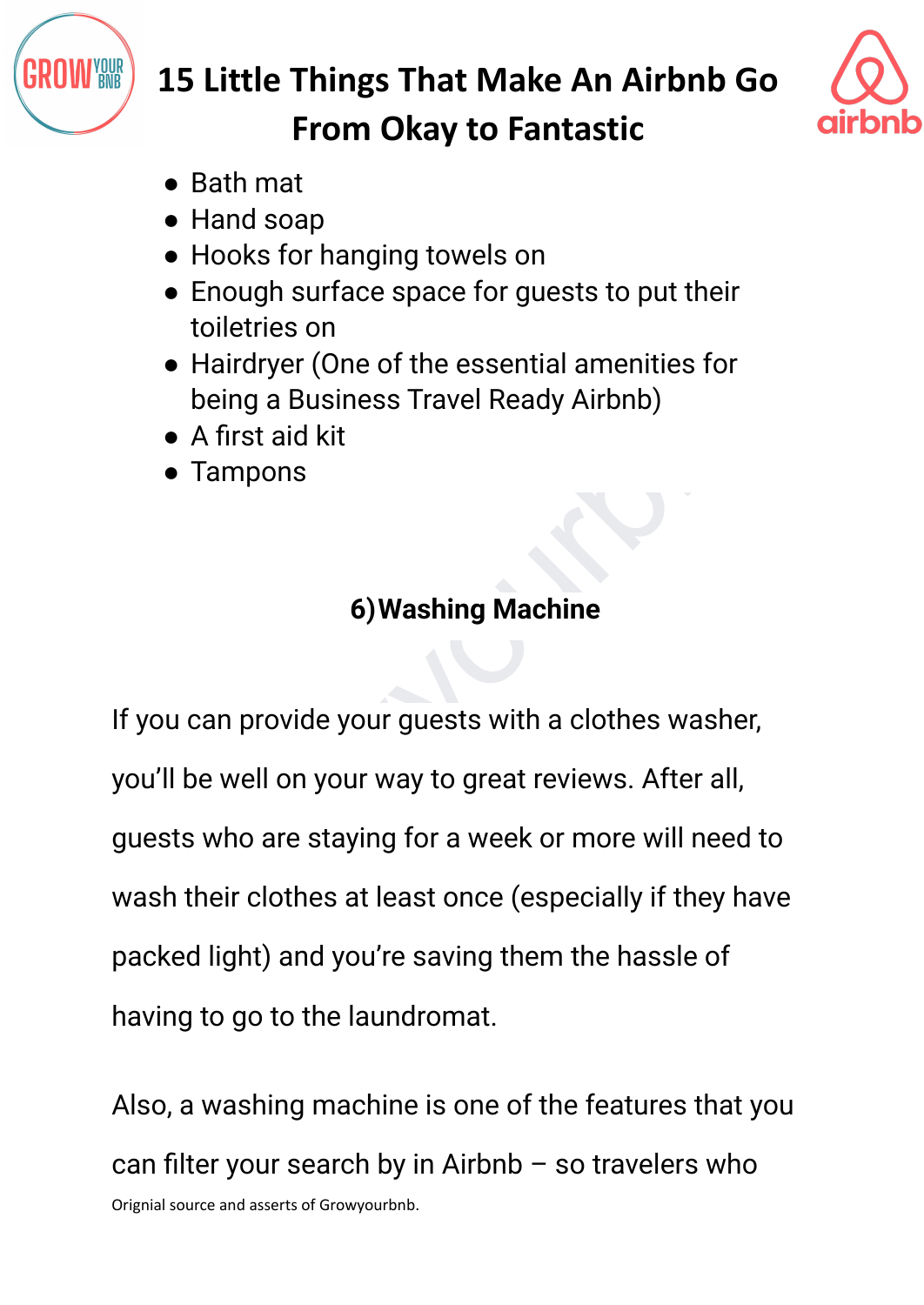



know they will need one during their stay might be

selecting that filter, and not even seeing your property!

And of course, don't forget the washing powder!

### **7)A Second Key**

The washing powder!<br>The second Key<br>The Second Key<br>is is another small fix that won't take you much time<br>money, but will make a big difference in the<br>perience for your guests. If you have more than one<br>reson staying in your This is another small fix that won't take you much time or money, but will make a big difference in the experience for your guests. If you have more than one person staying in your Airbnb, they will be able to go out separately without having to coordinate with each other about who has the key and what time they will be back.

**Better yet, use a smart lock or a lockbox system.** That way, you won't have to worry about keys and your guests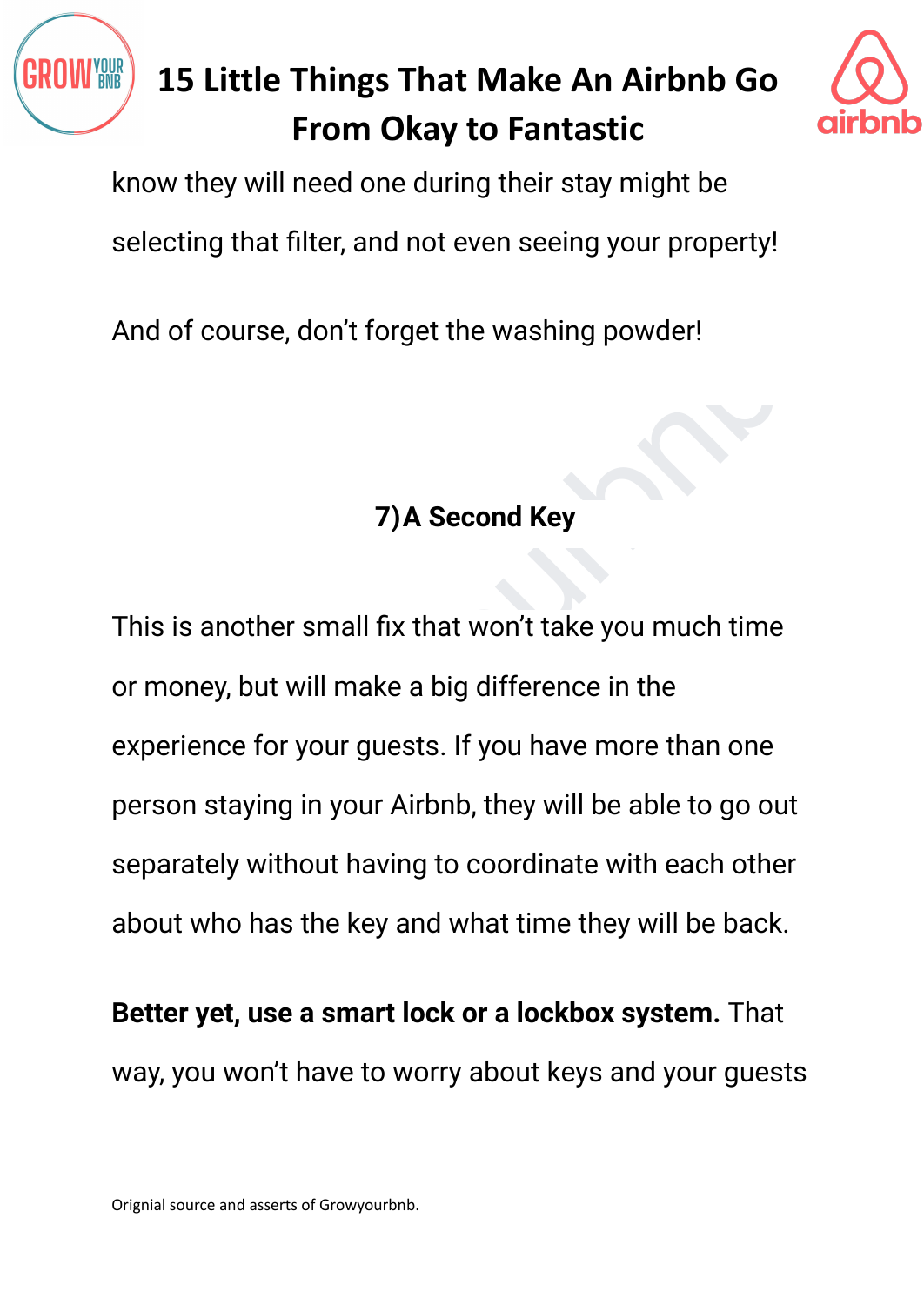



can get into the house whenever they like. Plus, it allows

you to self-check in, which is very convenient.

#### **8)Hassle-Free Check-In**

8) Hassle-Free Check-In<br>hen your guests arrive, you want to make the check-in<br>ocess as easy as possible for them. They have been in<br>ansit all day long, they are tired and hungry and they<br>st want to relax.<br>smooth check-in i When your guests arrive, you want to make the check-in process as easy as possible for them. They have been in transit all day long, they are tired and hungry and they

just want to relax.

A smooth check-in is your chance to make an amazing first impression.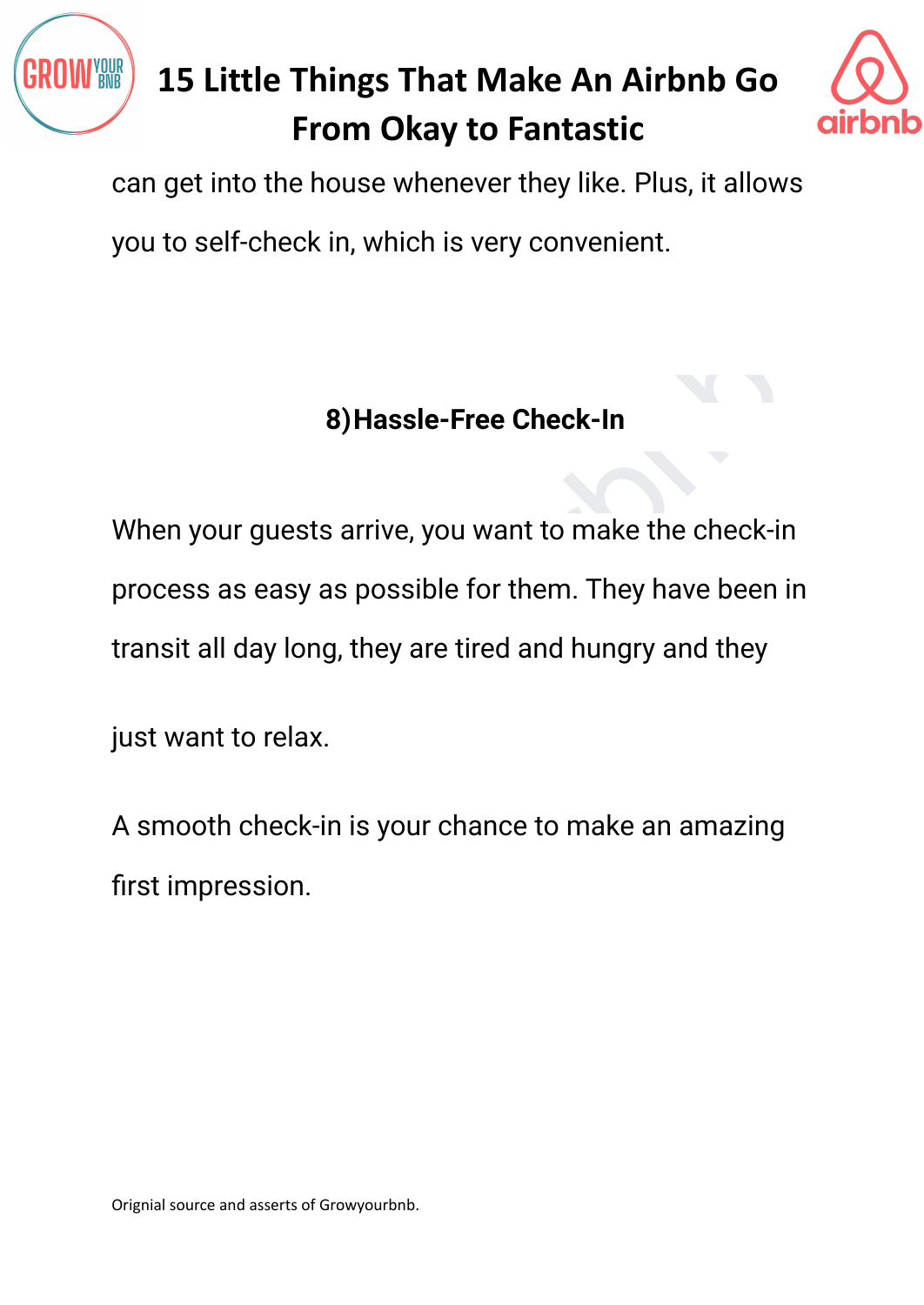



To make it even easier, you can use a lockbox or a smart lock. That way, your guests can check in whenever they arrive and you won't have to meet them in person. Of course, this takes away the friendly warmth of a personal greeting – but it certainly makes things much more convenient.

burse, this takes away the friendly warmth of a<br>prsonal greeting – but it certainly makes things much<br>ore convenient.<br>you won't be there to meet your guests and show them<br>ound, be sure to have materials accessible that<br>pla If you won't be there to meet your guests and show them around, be sure to have materials accessible that explain what they need to know about the apartment. For example, how do you turn on the washing machine? Where are the extra towels? Where do they put the garbage bins when they are full?

This information can be printed in a book or guide that is waiting on the coffee table when the guests arrive  $-$  so that they can reference it whenever they need to. Make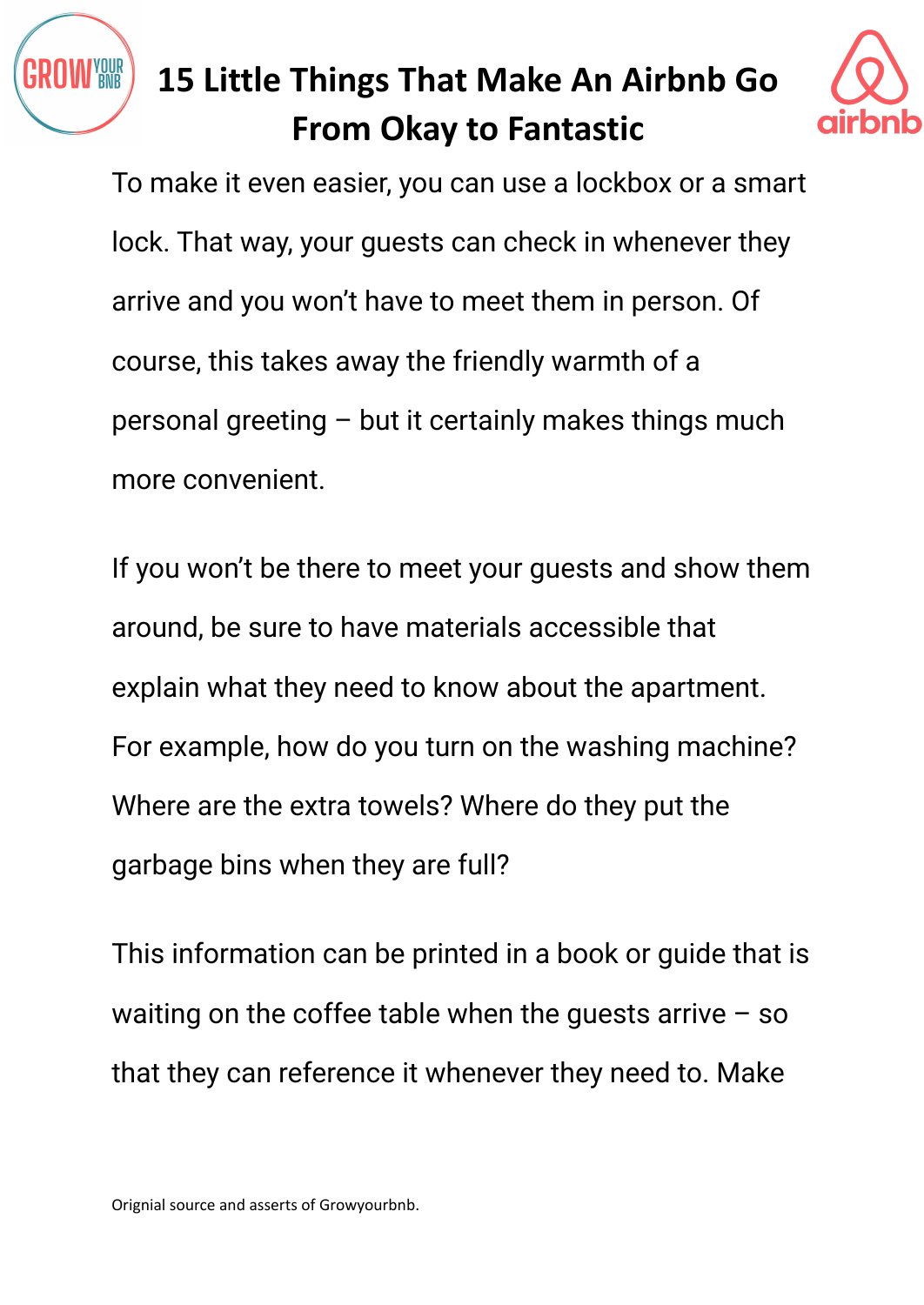



sure it also has your contact information, so that they can give you a call if there are any questions.

### **9)A Little Bit Of Food**

9) A Little Bit Of Food<br>bur guests have probably been on a long bus ride or<br>ght and when they arrive, they are likely tired and<br>ungry. If you provide them with a few snacks, they will<br>able to satisfy their hunger right awa Your guests have probably been on a long bus ride or flight and when they arrive, they are likely tired and hungry. If you provide them with a few snacks, they will be able to satisfy their hunger right away rather than having to head out first thing and find something to eat.

This doesn't mean you have to stock the fridge completely – just a few simple items will do. Offering your guests anything they can snack on right away if they are hungry when they arrive is a wonderful touch they will really appreciate.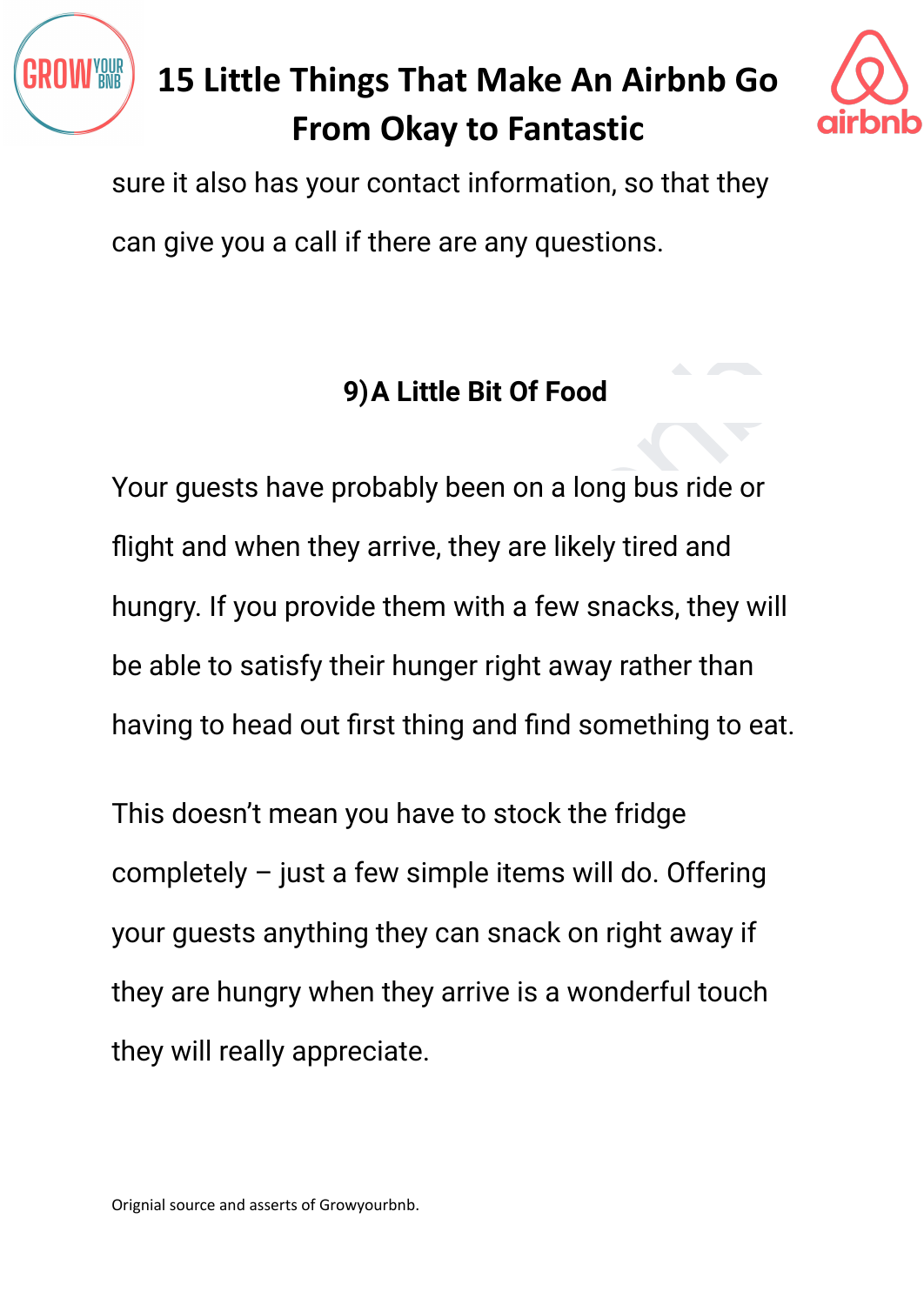



### **10) A Guide to the Closest Amenities**

After your guests have snacked on the lovely bit of food you have left for them, they will be ready to head out and pick up a few groceries.

10) A Guide to the Closest Amenities<br>ter your guests have snacked on the lovely bit of food<br>u have left for them, they will be ready to head out and<br>ck up a few groceries.<br>b make it easier for them, <u>provide them with info</u> To make it easier for them, provide them with info on where the closest supermarket, pharmacy, and ATM are located. You can even add details about which supermarkets in the area are open late, which have better prices, which has the best selection, etc.

Again, it's all about making things easier for your guests so that they don't have to search around when they are on their vacation.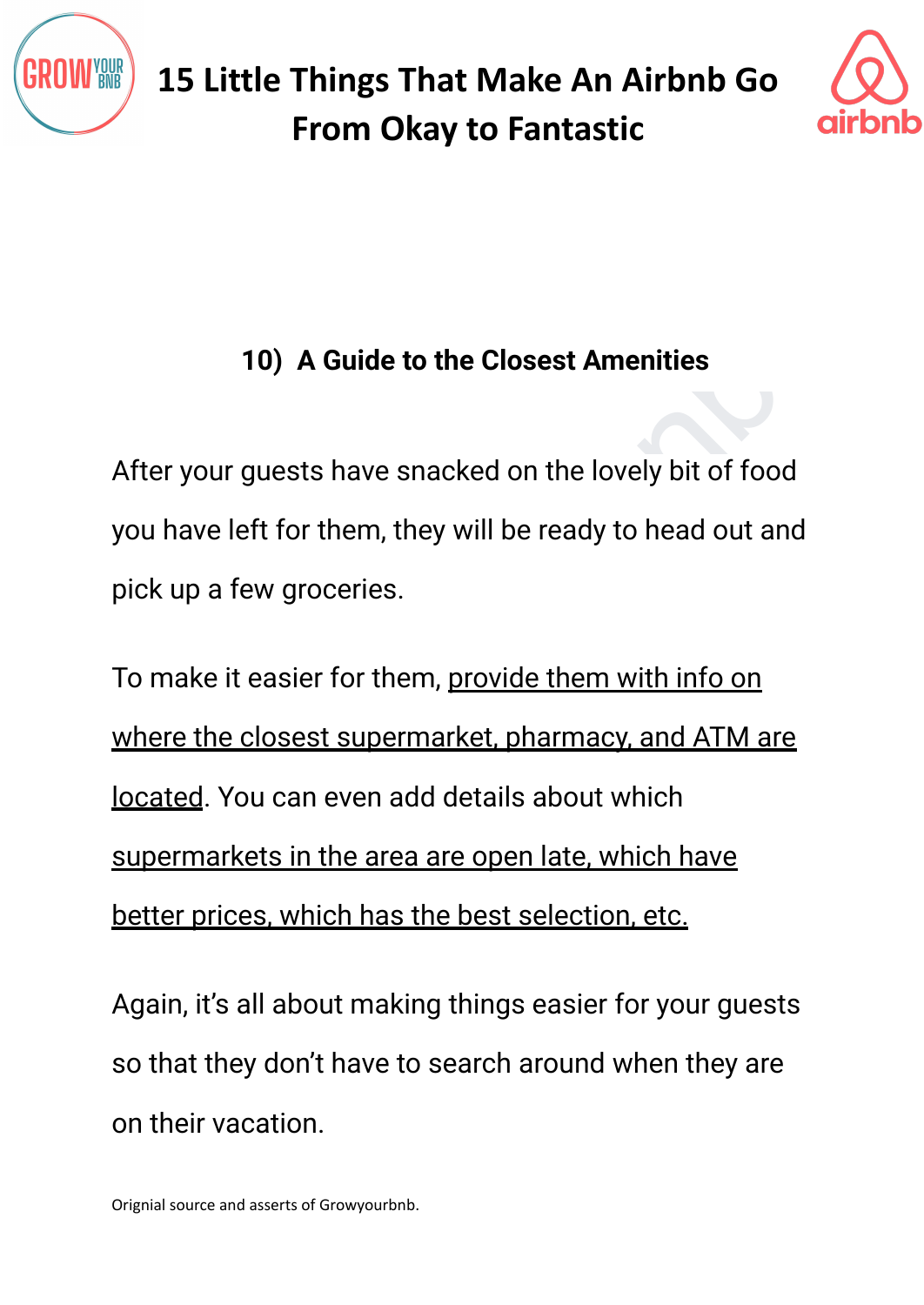





### **11) Less Clutter**

A few books, photos, art, or decoration in your Airbnb can really make your decor look great. However, make sure that you also leave some shelves, surfaces, drawers, and closets free so that your guests have room to put their own things away.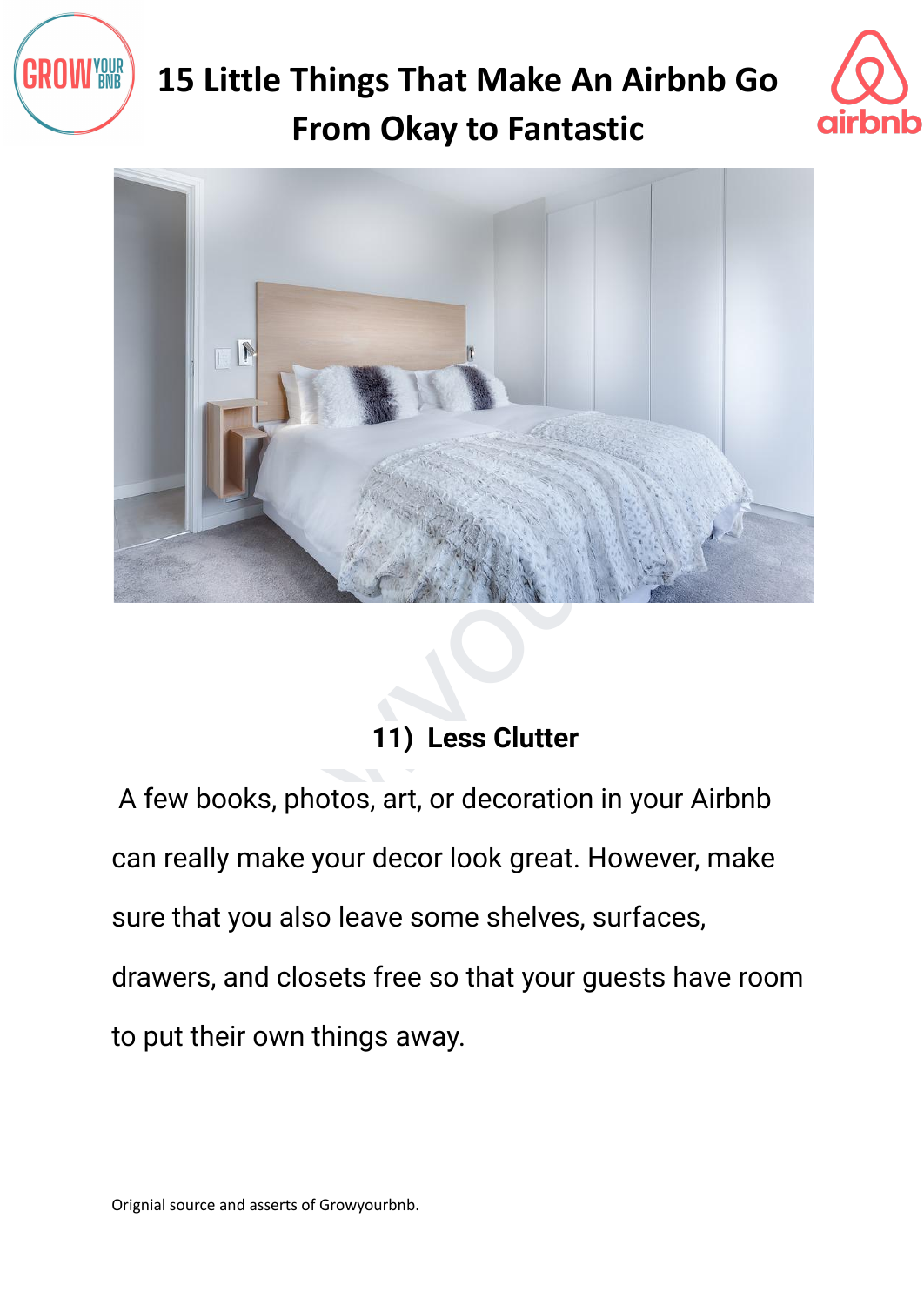



Although your decor should have some personality – it shouldn't feel like your guests are peering into your life. Leave personal photos and memorabilia out of your Airbnb rental and choose art and decorations that will appeal to the majority of your guests.

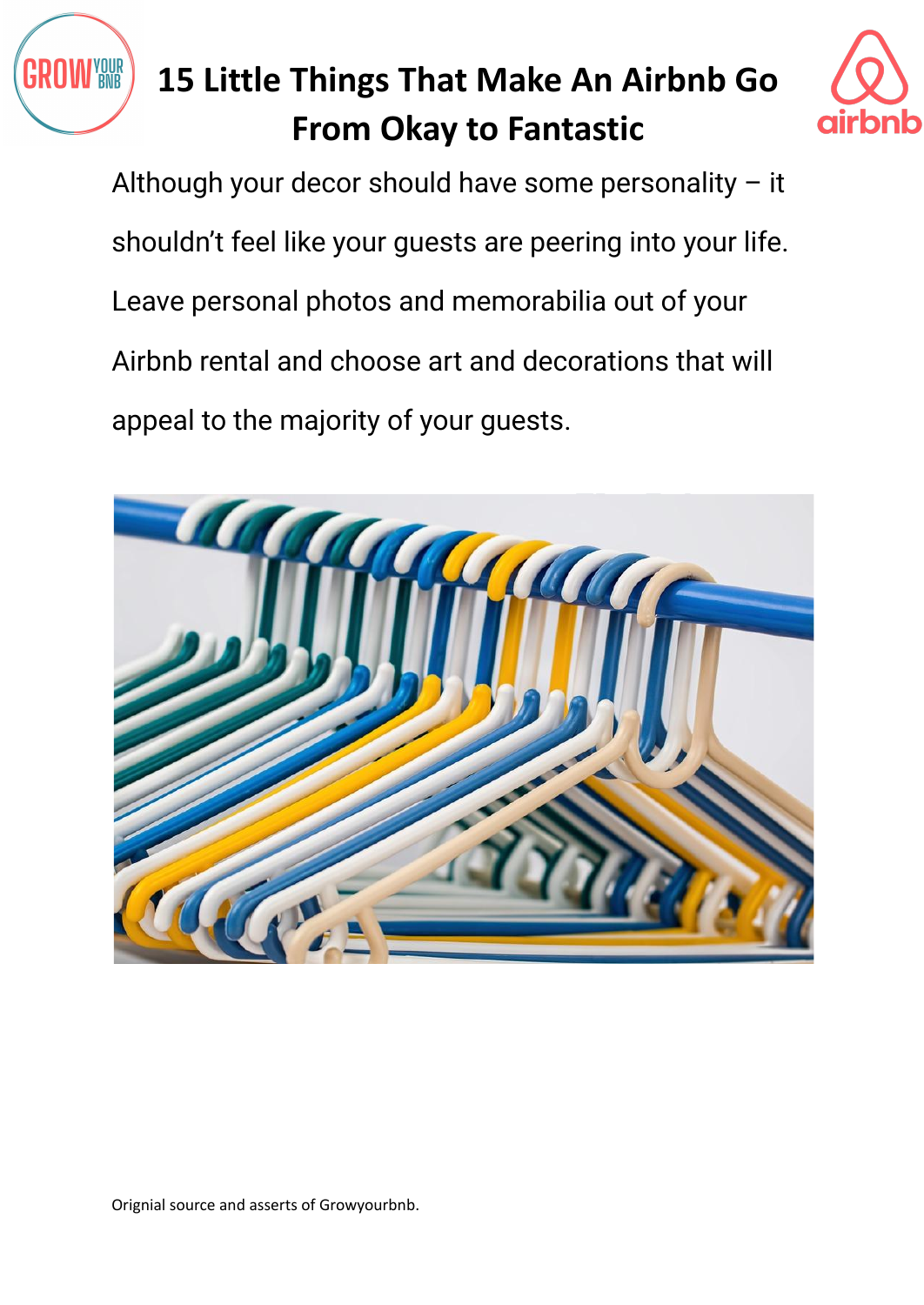



#### **12) Storage Space**

Speaking of letting your guests have somewhere to put their stuff, my next point is about storage space. Make sure that you have a set of drawers, closet, or wardrobe where your guests can

Giving your guests a place to put their stuff will help them stay less messy and enjoy their visit more.



*Leave your Airbnb guests a note with important info.*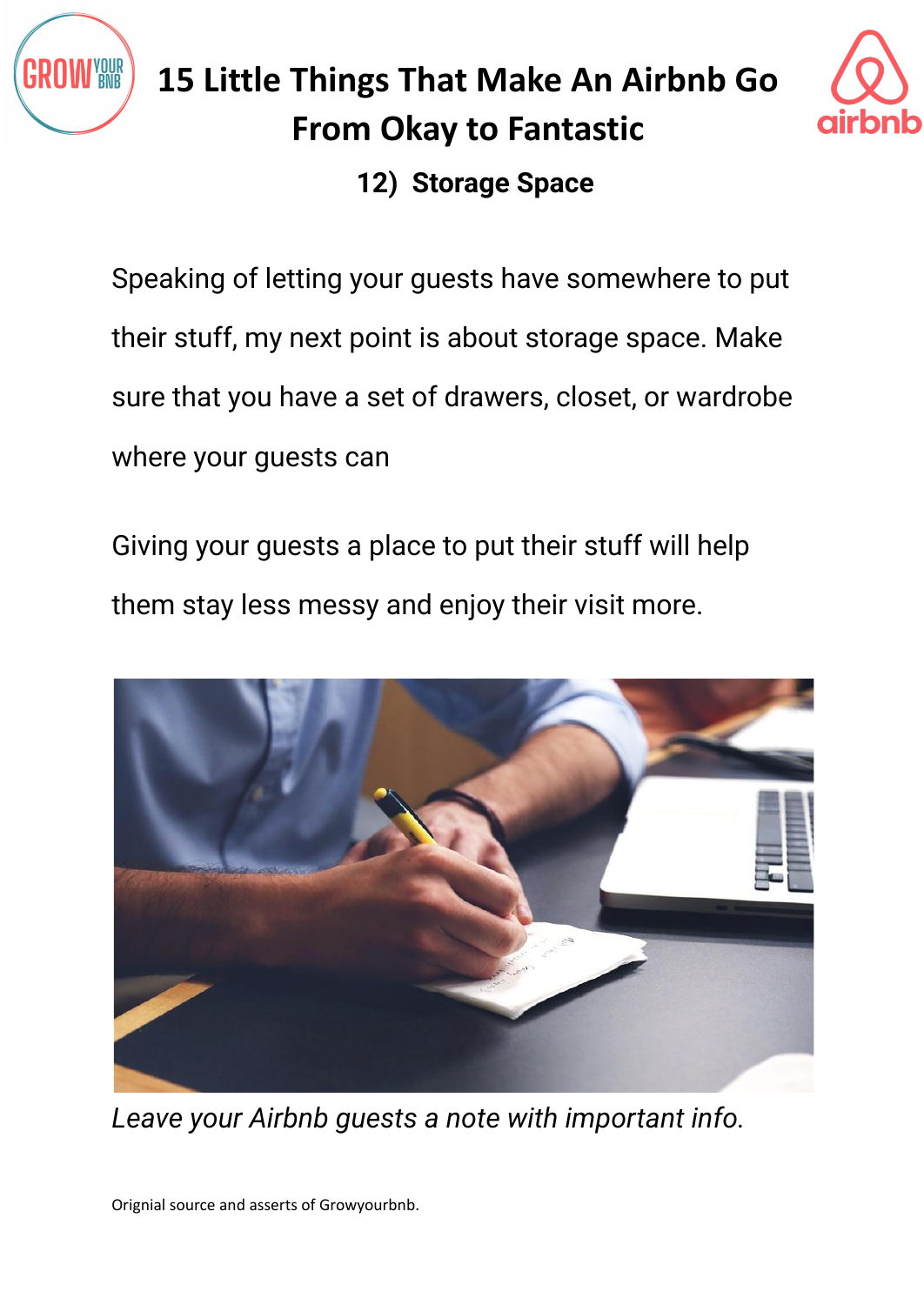

### **15 Little Things That Make An Airbnb Go From Okay to Fantastic 13) Bits of Practical Info**



on't have to figure them out on their own. For example,<br>hen the rubbish bin is full, where should guests take<br>at the garbage? The outside bins might not be obvious<br>o make sure you describe where they are.<br>his will help you Your home or apartment has its own little quirks. Make sure that you write them down for your guests so they don't have to figure them out on their own. For example, when the rubbish bin is full, where should guests take out the garbage? The outside bins might not be obvious so make sure you describe where they are.

This will help you avoid any questions your guests might have during their stay. Plus, sometimes people simply have a bad time due to something quite simple, and you end up with a low rating that could have been avoided.

You can tell your guests these things in a walk-through when they arrive. Or, you can write them in a laminated guide that you leave on the table for their reference.

Here are some other important things you might want to clarify for your guests: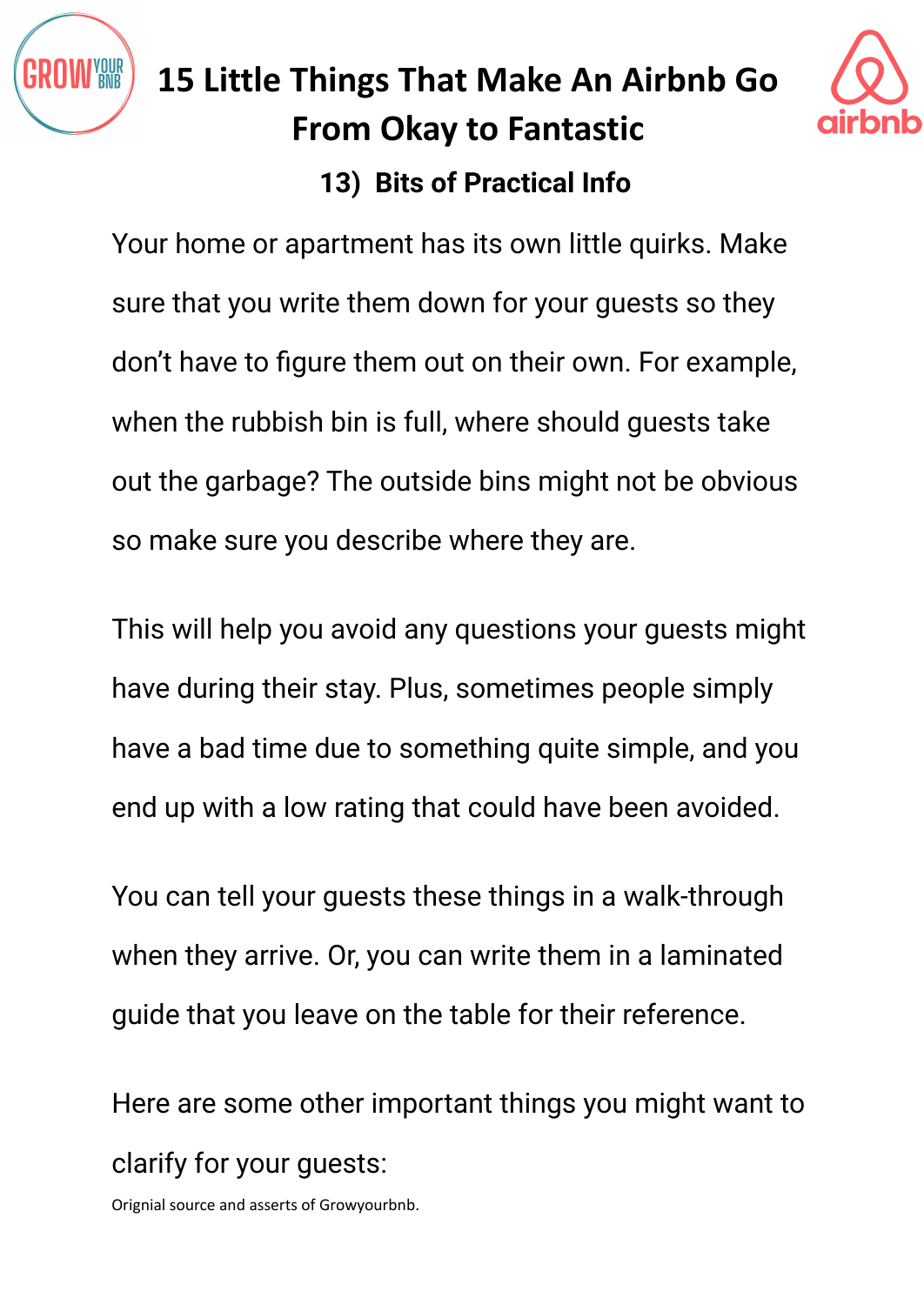



- How to turn on the washing machine and which setting to use
- What should guests do with garbage?
- Do you have a recycling bin? What goes in it?
- Where are the extra towels/toilet paper/etc?



**14) An Honest Listing**

Whether your Airbnb property is a beachside villa or a

studio apartment, it's important, to be honest in your

listing. Describe your Airbnb and its location as

accurately as possible. Orignial source and asserts of Growyourbnb.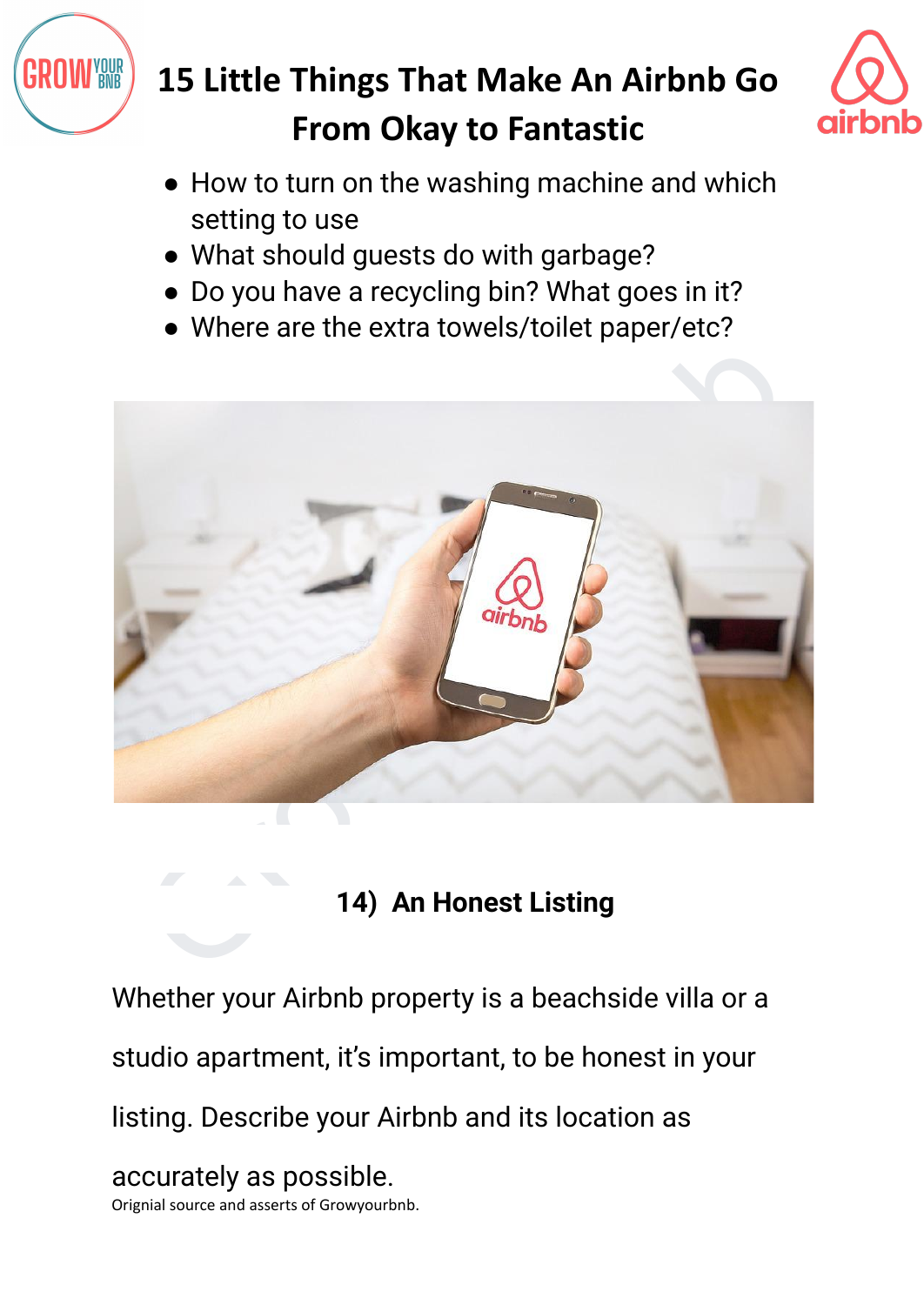



Your Airbnb listing should be accurate and should include all of the important information your guests need to know before they arrive. Don't exaggerate what you have, just describe it honestly and include plenty of photos so the guest knows what to expect.

ou have, just describe it honestly and include plenty of notos so the guest knows what to expect.<br>So, describe the location of the property accurately as<br>ell. If you're a 15-minute walk from the bus station,<br>on't say it's Also, describe the location of the property accurately as well. If you're a 15-minute walk from the bus station, don't say it's 10 minutes. Describe what the neighborhood is like and what guests can find within walking distance.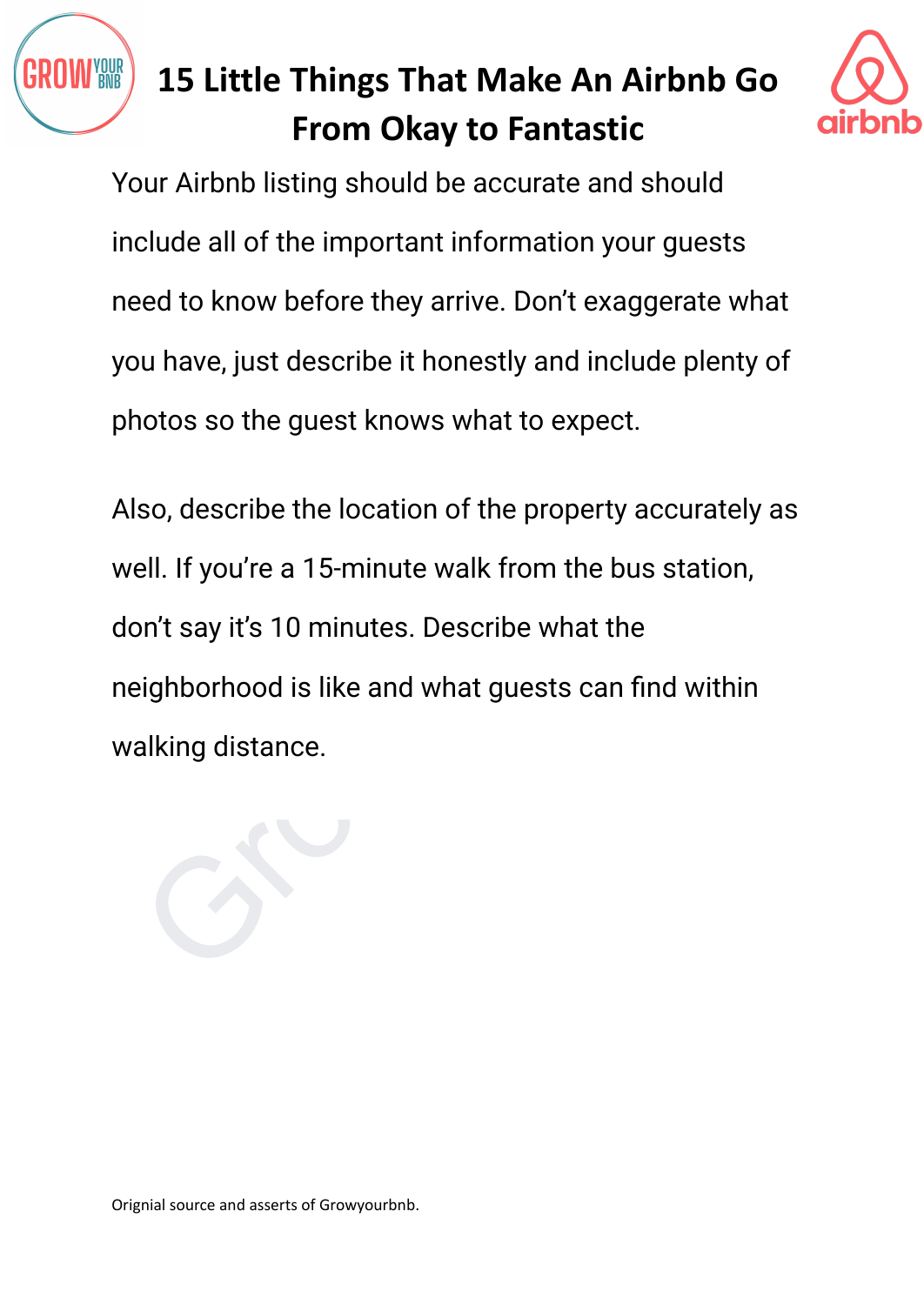





#### **15) Requesting Feedback and Acting On It**

Let your guests know that they can contact you any time if they have any issues with their accommodation.

This will hopefully encourage people to reach out to you

if they are unhappy. Otherwise, they might leave a bad